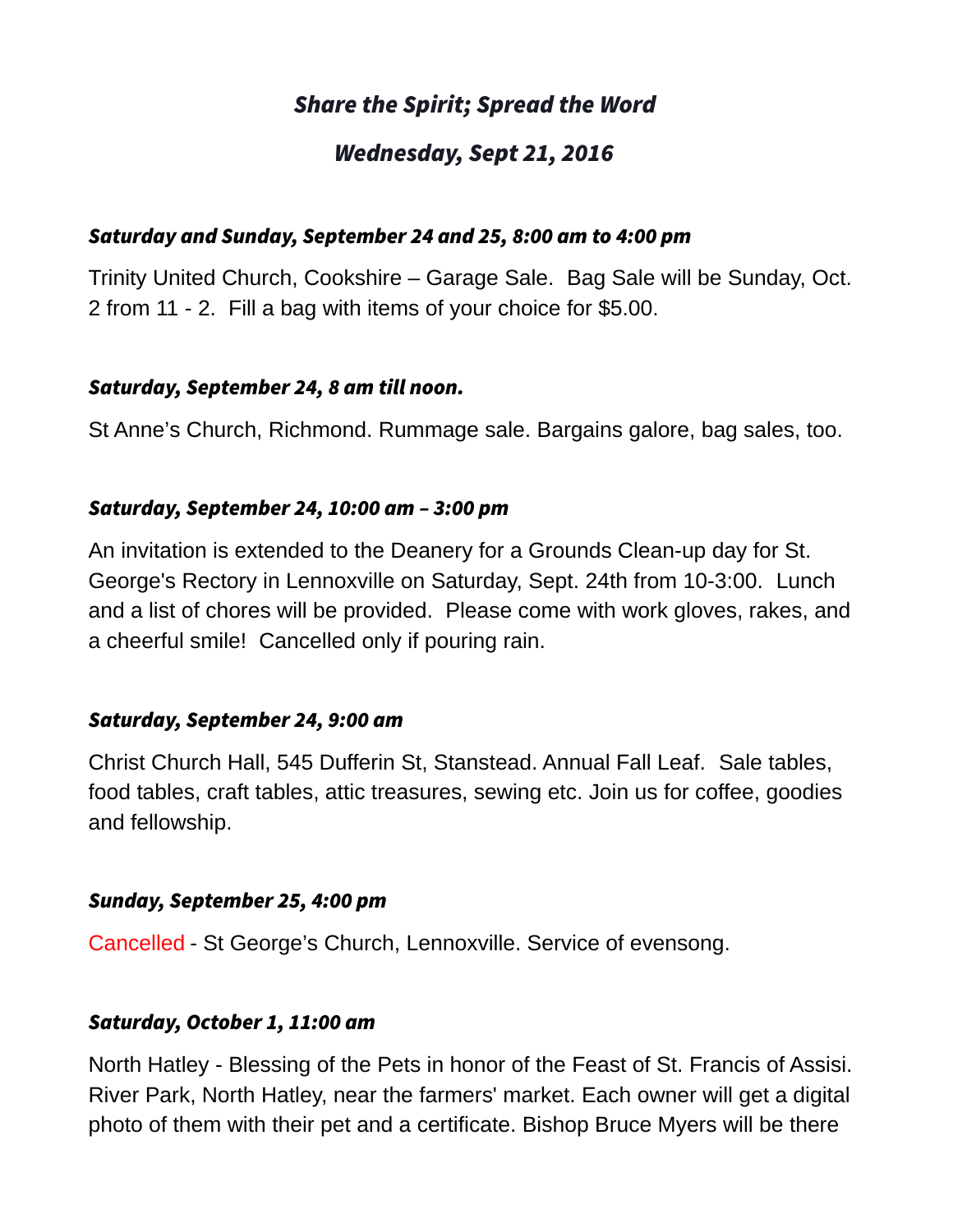together with Archdeacon Edward Simonton. Hosted by people of St. Barnabas Church, North Hatley. All animals are welcome but must be leashed or in carriers.

## Sunday, October 2, 1:00 – 4:00pm

St Anne's Church, Richmond - The Walking Christians Youth Group. All youth are welcome! If you have any questions, please contact Katherine Archer at [819-398-5256,](tel:819-398-5256) [revenge\\_lives@hotmail.com](mailto:revenge_lives@hotmail.com) or you can Facebook.

## Sunday, October 2, 2:00pm

St. Barnabas, Milby - Fall church service led by Page and Beverly Dame.

## Sunday, October 2, 2:00 pm

St Augustine's Church, Danville - Country Gospel Hour. Guest speaker is Bishop Bruce and the music is being played by Dave McBurney and friends. Apple and pumpkin pie served in the hall after.

# Sunday, October 2, 3:00 pm

St Mark's Chapel, Bishop's University - Organ Concert. Les Amis de l'Orgue de l'Estrie presents Sylvain Barrette on the organ and Michel Cervant, Baritone. Tickets are 10\$ and will be available at the door.

## Tuesday, October 4

Confirmation class with the Rev. Ruth Charleau will be beginning after school at Alexander Galt High School. Please meet in the center office.

# Friday, October 8, 5:00 – 7:00pm

St George's Church, Lennoxville – Please join His Eminence Archbishop Elia Bahi Patriarchal Vicariate of Canada and the Right Reverend Bruce Myers OGS